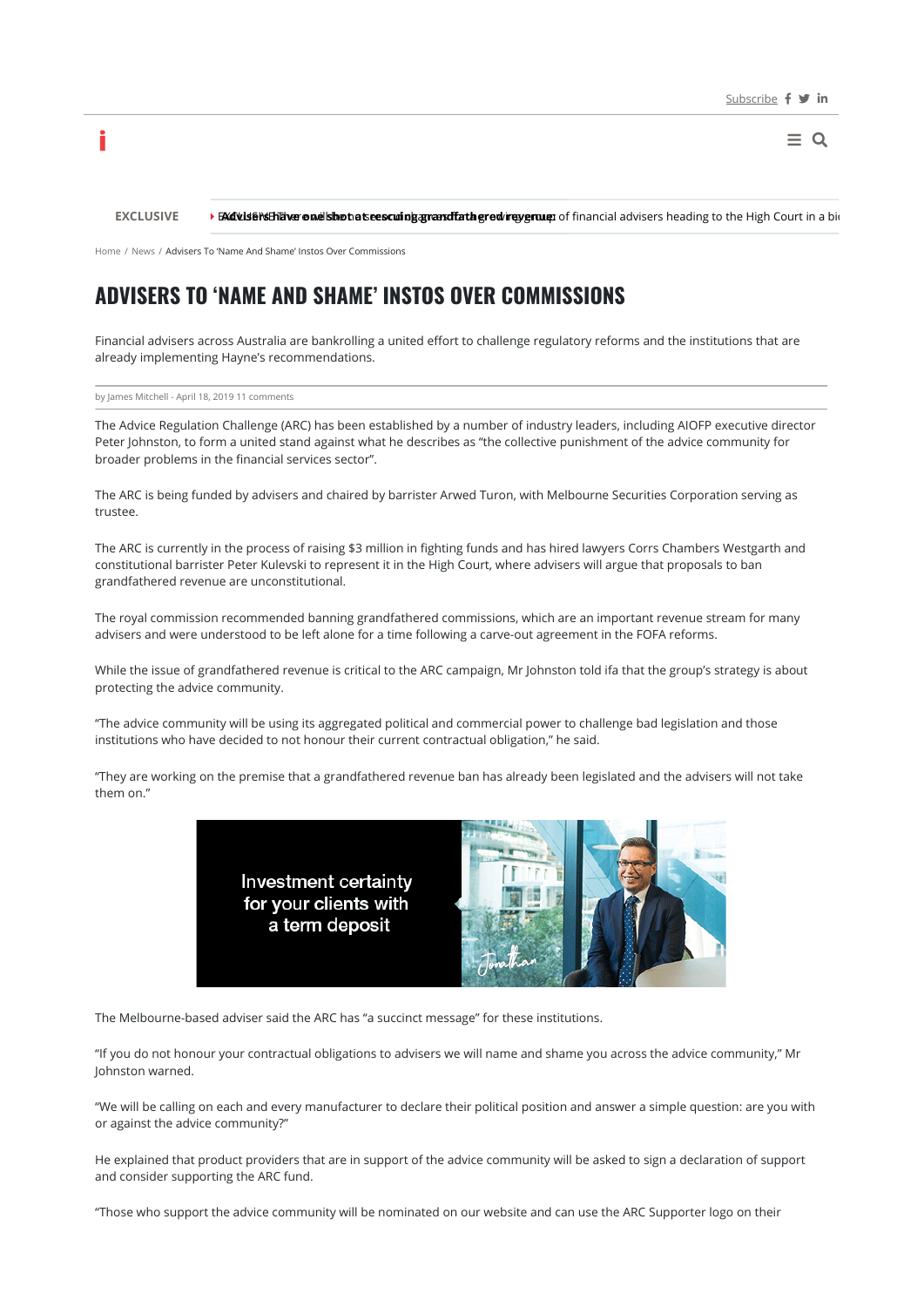Mar Johnston confirmed that the ARC has received support from both aligned and non-aligned advisers, a reflection that the entire  $\equiv \infty$ flet in cial advice community is "in the struggle together".

## More to come.



| <b>NEWS</b>          | in $f \times$                                                                                                                                                                                                                                                                                                                                                                                                                                                                                                                                                                                                                                                                                                                                                                                                                                                                                                                                                                                                                                             |
|----------------------|-----------------------------------------------------------------------------------------------------------------------------------------------------------------------------------------------------------------------------------------------------------------------------------------------------------------------------------------------------------------------------------------------------------------------------------------------------------------------------------------------------------------------------------------------------------------------------------------------------------------------------------------------------------------------------------------------------------------------------------------------------------------------------------------------------------------------------------------------------------------------------------------------------------------------------------------------------------------------------------------------------------------------------------------------------------|
| <b>COMMENTS (11)</b> | Add New                                                                                                                                                                                                                                                                                                                                                                                                                                                                                                                                                                                                                                                                                                                                                                                                                                                                                                                                                                                                                                                   |
|                      | Leave a comment                                                                                                                                                                                                                                                                                                                                                                                                                                                                                                                                                                                                                                                                                                                                                                                                                                                                                                                                                                                                                                           |
|                      | Karthik Gan (Nab) 1 week ago.<br>If advisers are receiving grandfather commission all they need to do is convert these fees into flat dollar fees, I'm not sure what the fuss is. Only dodgy<br>financial advisers will fight this position.<br>-2<br><b>Quote Reply</b>                                                                                                                                                                                                                                                                                                                                                                                                                                                                                                                                                                                                                                                                                                                                                                                  |
|                      | <b>Anonymous</b> 3 weeks ago.<br>For those asking it is Colonial First State and BT. Not surprisingly Colonial sent out an email under the Money Management banner yesterday talking how they<br>are reducing their fees. It doesn't take a genius to work out how they are funding this. Also it answers why IFA, Money Management etc aren't naming CFS and<br>BT because they are conflicted and don't want to lose the advertising revenue.<br>5<br><b>Quote Reply</b>                                                                                                                                                                                                                                                                                                                                                                                                                                                                                                                                                                                |
|                      | <b>Dave from Perth</b> 4 weeks ago.<br>Well stated Agent 86, bring it on I say.<br>9<br><b>Quote Reply</b>                                                                                                                                                                                                                                                                                                                                                                                                                                                                                                                                                                                                                                                                                                                                                                                                                                                                                                                                                |
|                      | <b>Customer</b> 4 weeks ago.<br>At present Bill Shorten can't even remember whether his proposed superannuation changes are going to increase taxes on super, but I bet he can remember<br>the phone number of the CFMEU.<br><b>Quote Reply</b><br>26                                                                                                                                                                                                                                                                                                                                                                                                                                                                                                                                                                                                                                                                                                                                                                                                     |
|                      | <b>Chris Tobin</b> 4 weeks ago.<br>In the meantime, still waiting for ASIC to release their 2018 gifts register info. Obviously too busy redacting all of the entries rather than managing this farce.<br>12<br><b>Quote Reply</b>                                                                                                                                                                                                                                                                                                                                                                                                                                                                                                                                                                                                                                                                                                                                                                                                                        |
|                      | <b>Agent 86</b> 4 weeks ago.<br>On 29th August, 2011, the then Minister for Financial Services & Superannuation, Bill Shorten via Treasury, provided a comprehensive media release No: 127.<br>On page 2 of this document it states:<br>" The ban on conflicted remuneration (including the ban on commissions) will not apply to existing contractual rights of an adviser to receive ongoing product<br>commissions.<br>This means that, in relation to trail commissions on individual products or accounts ,any existing contract where the adviser has a right to receive a trail<br>commission will continue after 1 July 2012, or in the case of certain risk insurance policies in superannuation, 1 July, 2013."<br>On page 5 of this document it states:<br>" Following legal advice from the Australian Government Solicitor, the Government has determined that the ban on conflicted remuneration (including the ban<br>on commissions) will not apply to existing contractual rights of an adviser to receive ongoing product commissions." |
|                      | Then in a document titled Corporations Amendment (Further Future of Financial Advice Measures) Act 2012 No: 68, it states in Part 10.18 section 1528 (<br>Application of ban on conflicted remuneration).<br>Section (3) " Despite subsection (1), that Division does not apply to a benefit given to a financial services licensee, or a representative of a financial services<br>licensee, to the extent that the operation of that Division would result in an acquisition of property (within the meaning of paragraph 51 (xxxi) of the<br>Constitution from a person otherwise than on just terms.<br>In section 1530: Regulations do not apply where an acquisition of property otherwise on just terms would result:<br>" Regulations made for the purpose of subsection 1528 (2) or 1529 (2) do not apply to the extent that the operation<br>of the regulations would result in an acquisition of property within the meaning of paragraph 51 (xxxi) of the Constitution from a person other than on just<br>terms".                            |
|                      | Bill Shorten has stated that his Government would ban all grandfathered commission effective immediately if elected.<br>In that case, Bill Shorten would have to confirm the previous advice he received from the Australian Government Solicitor and from which advice he instigated<br>the grandfathering of existing contractual rights for advisers to continue to receive this remuneration was in fact flawed and incorrect.<br>Bill Shorten would then have to deny that the reason for the grandfathering provision was in order to protect the existing contractual rights of the adviser<br>following contrary advice from the Australian Government Solicitor.<br>Why would this advice have been provided?<br>It would have to be accepted that the existing contractual rights of the adviser represented the right to property and if the legislation were to include the<br>banning of the right to that property, the Government would be staring at a Constitutional issue and be obligated to have to provide just terms as             |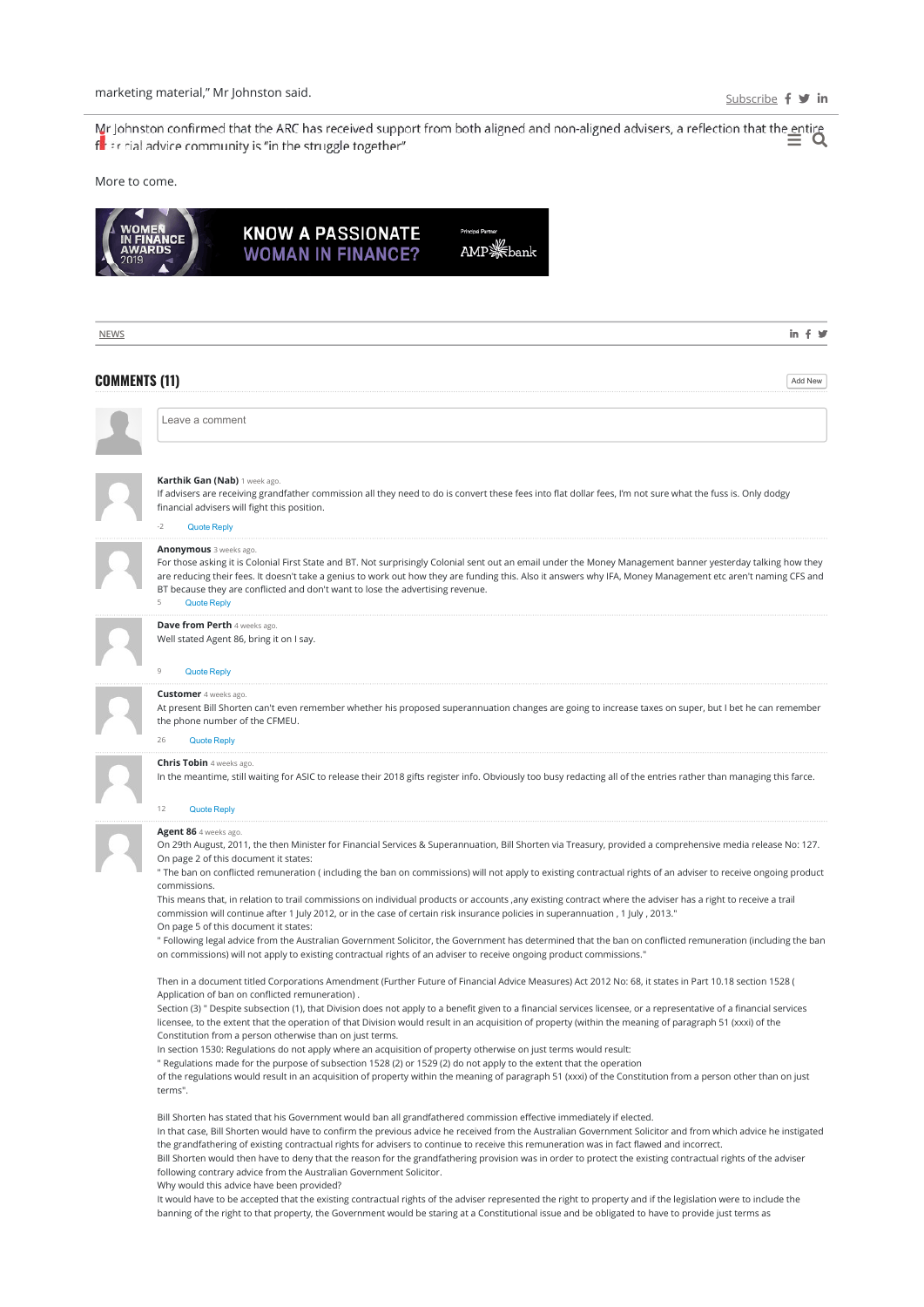|  | <b>Quote Reply</b>                                                                                                                                                                                                                                                                                                                                                                                                                                                                                                                                                                            |
|--|-----------------------------------------------------------------------------------------------------------------------------------------------------------------------------------------------------------------------------------------------------------------------------------------------------------------------------------------------------------------------------------------------------------------------------------------------------------------------------------------------------------------------------------------------------------------------------------------------|
|  | Namer 4 weeks ago.<br>Why won't anyone name names?                                                                                                                                                                                                                                                                                                                                                                                                                                                                                                                                            |
|  | <b>Quote Reply</b>                                                                                                                                                                                                                                                                                                                                                                                                                                                                                                                                                                            |
|  | <b>Anonymous</b> 4 weeks ago.<br>The FPA is only interested in developing passive income streams (FPEC and Education courses/CFP courses are classic examples) and really only work for<br>product manufacturers, and definitely not advisers. So it's fantastic to see for the first time in about 20 years a body that is actually prepared stand up and to<br>act for Advisers and not themselves or some product manufacturer. Whether or not you believe there cause it right or wrong, there motives are true. For that I<br>support them.                                              |
|  | This lone voice in the industry whilst openly saying they don't want to be a professional body but just be an industry representative body for advisers is by<br>casting off the shackles of these product manufacturers, leaving behind these relationships and conflicts are indeed actually being more professional than any<br>other body currently in the market.                                                                                                                                                                                                                        |
|  | What we are seeing now is the birth of Australia's very first professional body. Congratulations AIOFP.<br>55<br>Quote Reply                                                                                                                                                                                                                                                                                                                                                                                                                                                                  |
|  | Adam 4 weeks ago.<br>What are the names of firms writing to individuals to opt into advice???                                                                                                                                                                                                                                                                                                                                                                                                                                                                                                 |
|  | <b>Quote Reply</b><br>5                                                                                                                                                                                                                                                                                                                                                                                                                                                                                                                                                                       |
|  | <b>Anonymous</b> 4 weeks ago.<br>nothing short of brilliant - my licensee is now a full-blown powder puff that is a virtue signaling. Summary executions being the order of the day - a<br>retrospective interpretation of obligations. And entirely missing in action in any form of push back on the regulator. a really nice lawyers picnic. I find it curious<br>that NAB has been hammered with a half a billion "remediation" and not so much as an explanation as to why - the complexities and what has forced this, half<br>a billion is not small change<br>5<br><b>Quote Reply</b> |

# $\begin{array}{|c|c|c|c|}\n\hline\n\text{S} & \text{1} & \text{2} & \text{2}\n\end{array}$

## **FROM THE WEB**

**Intuit QuickBooks**

**QuickBooks smarter business tools with a personal touch**

**Money Morning** 

**Five Best Dividend Buys for 2019. Free Guide.** 

**Life Insurance Comparison**

**Older Aussies Need To Know About This Life Cover Trick**

**Anytime Professionals**

**Need a qualified accountants assistance? We can help right now**

**Propxrty**

**Do you know how much home you can afford? Get ready today.** 









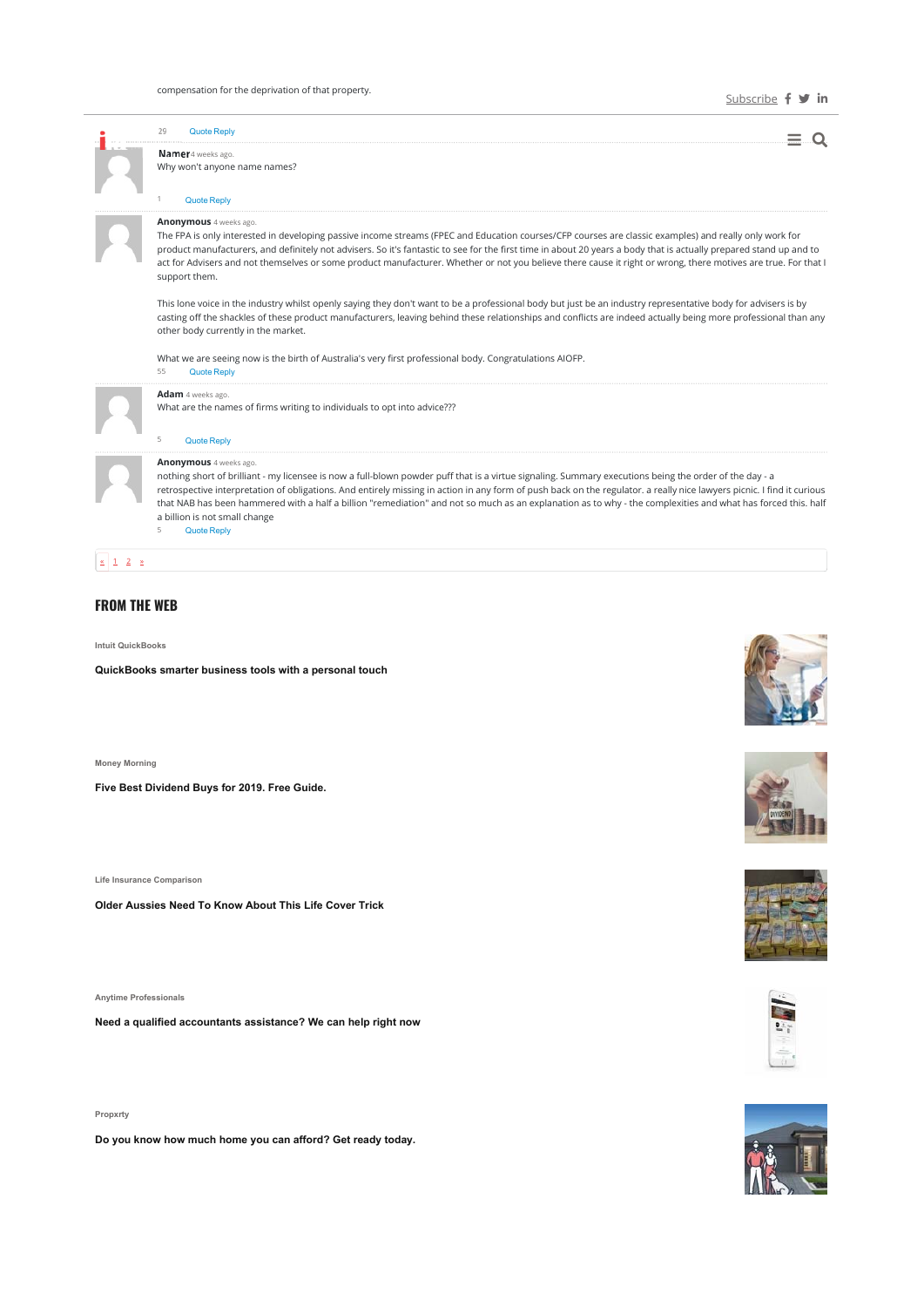Ĭ

Take advantage of your businesses next opportunity



**MOST READ**

**Non-aligned dealer group AFSL suspended** 

Qld adviser banned for five years

Sydney advisers banned by ASIC

Former AMP planner pleads guilty to stealing client funds

Former NAB adviser charged by court



Product Spotlight: The launch of Tickr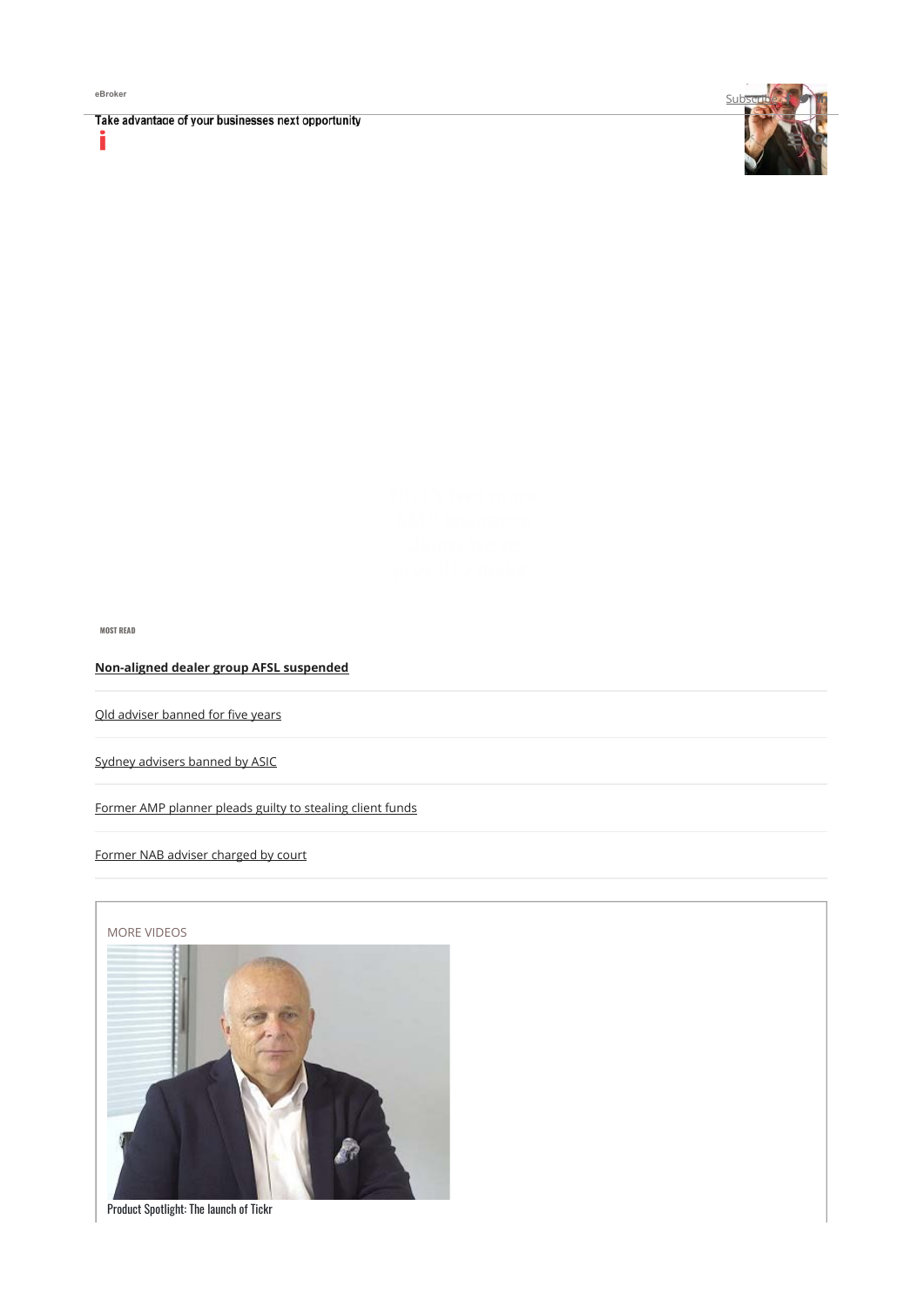#### Subscribe f **v** in



## **DO YOU ENGAGE YOUR CLIENTS ABOUT ETHICAL INVESTING?**

| $\circ$ | No                                      |  |  |  |  |  |  |
|---------|-----------------------------------------|--|--|--|--|--|--|
| $\circ$ | Yes                                     |  |  |  |  |  |  |
| $\circ$ | Received interest but don't know enough |  |  |  |  |  |  |
|         | VOTE NOW<br>View all polls              |  |  |  |  |  |  |
|         |                                         |  |  |  |  |  |  |
|         | in                                      |  |  |  |  |  |  |

#### **OUR PLATFORMS AND BRANDS**

Accountants Daily Adviser Innovation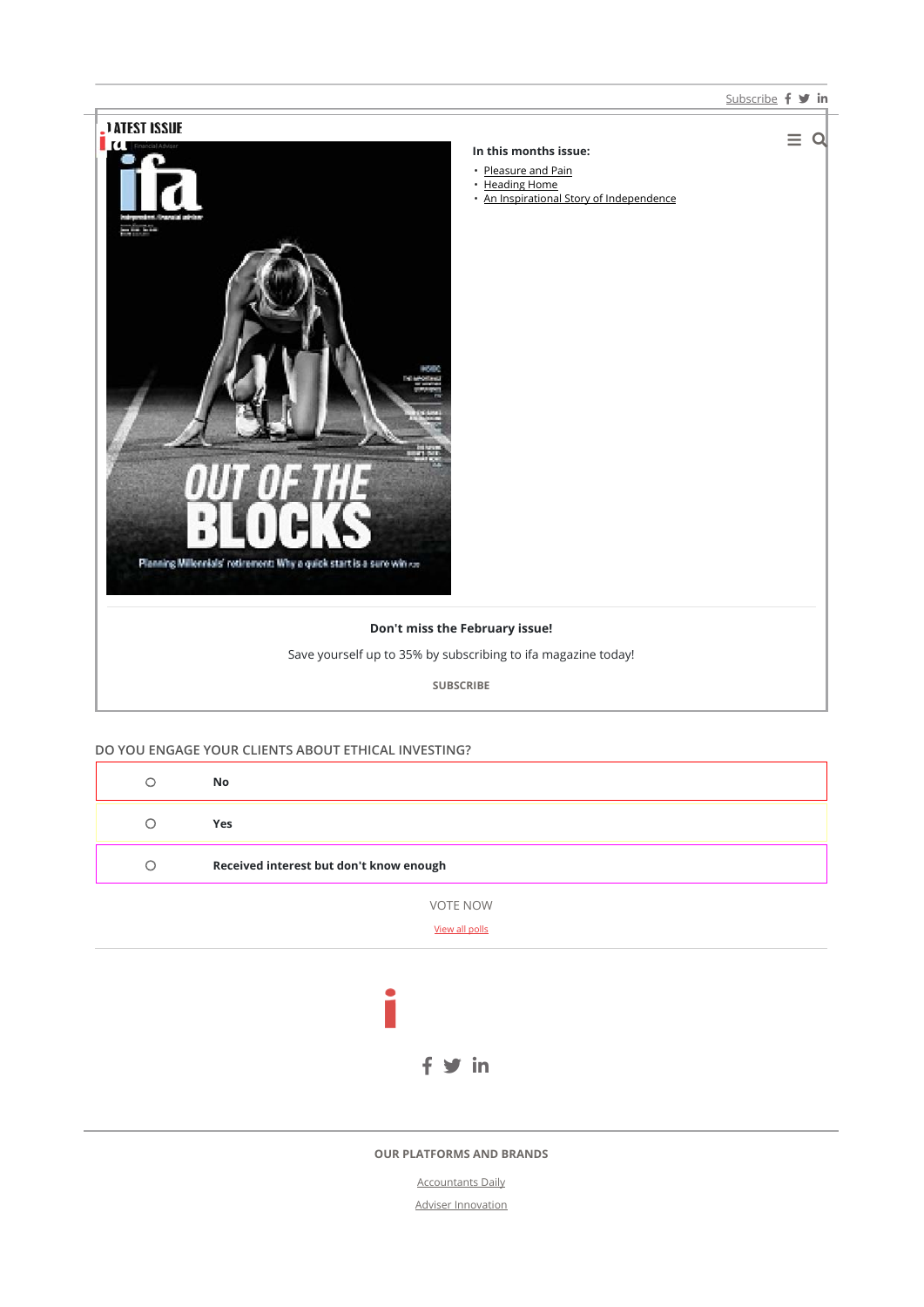Defence Connect Fintech Business

Independent Financial Adviser Investor Daily Lawyers Weekly Mortgage Business **MyBusiness** Nest Egg Real Estate Business Risk Adviser Smart Property Investment SMSF Adviser The Adviser Wellness Daily Which Investment Property Space Connect

**EVENTS AND SUMMITS**  Australian Law Awards Corporate Counsel Awards 30 Under 30 Partner of the Year Women in Law Future Forum Better Business Summit Australian Broking Awards New Broker Academy SME Broker Bootcamp Australian Accounting Awards SMSF SUMMIT ifa Excellence Awards ifa Convention Women in Finance Awards Adviser Innovation Summit REB Awards MyBusiness Awards

> About Advertise Contact Us **CATEGORIES News Strategy Opinion** Podcast **Community** Risk Latest Issue Events

 $\equiv$  Q

# i